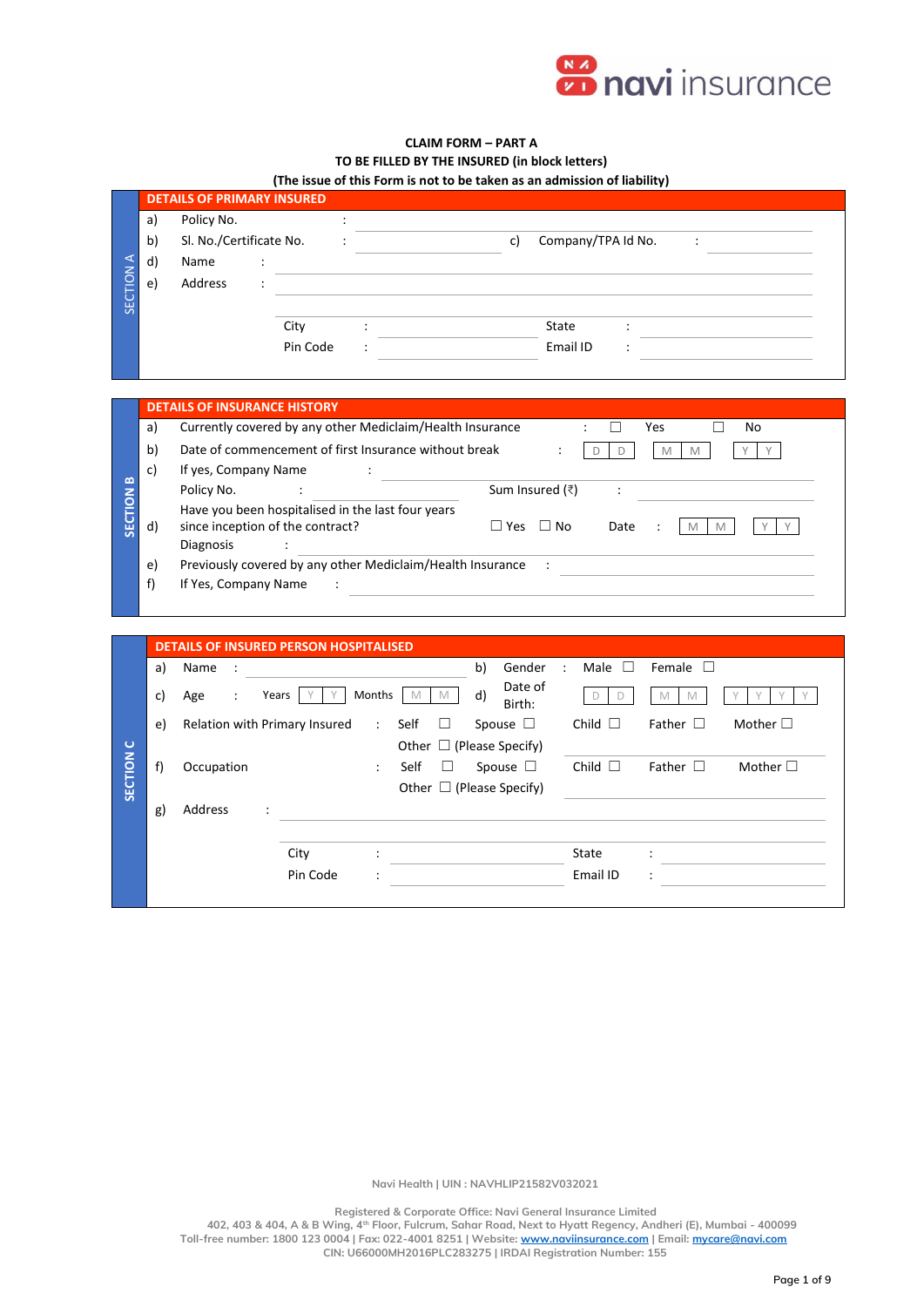

|                                                                  |      | <b>DETAILS OF HOSPITALISATION</b>                                                                                                                                                      |  |  |  |  |  |  |  |  |  |  |
|------------------------------------------------------------------|------|----------------------------------------------------------------------------------------------------------------------------------------------------------------------------------------|--|--|--|--|--|--|--|--|--|--|
|                                                                  | a)   | Name of Hospital where admitted<br>$\ddot{\cdot}$                                                                                                                                      |  |  |  |  |  |  |  |  |  |  |
|                                                                  | b)   | Room Category Occupied:<br>Day care $\Box$ Single Occupancy $\Box$ Twin Sharing $\Box$ 3 or more beds per room                                                                         |  |  |  |  |  |  |  |  |  |  |
|                                                                  | c)   | Hospitalisation due to<br>Injury $\square$<br>Illness $\square$<br>$\ddot{\cdot}$<br>Maternity $\square$                                                                               |  |  |  |  |  |  |  |  |  |  |
|                                                                  | d)   | Date of injury/Date of disease first detected/Date of Delivery                                                                                                                         |  |  |  |  |  |  |  |  |  |  |
|                                                                  | e)   | D<br>D<br>M<br>M<br>Date of Admission:<br>Time:<br>f)                                                                                                                                  |  |  |  |  |  |  |  |  |  |  |
| <b>SECTION D</b>                                                 | g)   | H<br>D<br>D<br>M<br>$\overline{H}$<br>M<br>M<br>Y<br>Y<br>M<br>Date of Discharge:<br>Time:<br>h)                                                                                       |  |  |  |  |  |  |  |  |  |  |
|                                                                  | i)   | Н<br>D<br>M<br>M<br>D<br>Н<br>M<br>M<br>If injury, give cause:                                                                                                                         |  |  |  |  |  |  |  |  |  |  |
|                                                                  |      | Self-Inflicted □ Road Traffic Accident □ Substance Abuse/Alcohol Consumption □<br>If medico legal: $\Box$ Yes $\Box$ No<br>Reported to Police: $\square$ Yes $\square$ No<br>i)<br>ii) |  |  |  |  |  |  |  |  |  |  |
| iii)<br>MLC Report & Police FIR attached<br>$\Box$ Yes $\Box$ No |      |                                                                                                                                                                                        |  |  |  |  |  |  |  |  |  |  |
|                                                                  |      | System of Medicine                                                                                                                                                                     |  |  |  |  |  |  |  |  |  |  |
|                                                                  | j)   |                                                                                                                                                                                        |  |  |  |  |  |  |  |  |  |  |
|                                                                  |      |                                                                                                                                                                                        |  |  |  |  |  |  |  |  |  |  |
|                                                                  |      |                                                                                                                                                                                        |  |  |  |  |  |  |  |  |  |  |
|                                                                  |      | <b>DETAILS OF CLAIM</b>                                                                                                                                                                |  |  |  |  |  |  |  |  |  |  |
|                                                                  | a)   | Details of Treatment expenses claimed (in Rupees)<br>$\ddot{\cdot}$                                                                                                                    |  |  |  |  |  |  |  |  |  |  |
|                                                                  | i)   | Pre-hospitalisation Expenses<br>₹<br><b>Hospitalisation Expenses</b><br>ii)<br>₹                                                                                                       |  |  |  |  |  |  |  |  |  |  |
|                                                                  | iii) | Post-hospitalisation Expenses<br>₹<br>Health-Check up cost<br>₹<br>iv)                                                                                                                 |  |  |  |  |  |  |  |  |  |  |
|                                                                  | v)   | ₹<br>Others (code):<br><b>Ambulance Charges</b><br>₹<br>vi)                                                                                                                            |  |  |  |  |  |  |  |  |  |  |
|                                                                  |      | ₹<br>Total                                                                                                                                                                             |  |  |  |  |  |  |  |  |  |  |
|                                                                  | vii) | Pre-hospitalisation Period: days<br>viii)<br>Post-hospitalisation Period: days                                                                                                         |  |  |  |  |  |  |  |  |  |  |
|                                                                  | b)   | Claim for domiciliary hospitalisation<br>$\Box$ Yes $\Box$ No<br>(If yes, provide details in annexure)<br>$\ddot{\cdot}$                                                               |  |  |  |  |  |  |  |  |  |  |
|                                                                  | c)   | Details of Lump sum / cash benefit claimed (in Rupees)<br>:                                                                                                                            |  |  |  |  |  |  |  |  |  |  |
|                                                                  | i)   | <b>Hospital Daily Cash</b><br>₹<br>₹<br>ii)<br><b>Surgical Cash</b>                                                                                                                    |  |  |  |  |  |  |  |  |  |  |
|                                                                  | iii) | <b>Critical Illness Benefit</b><br>₹<br>Convalescence<br>₹<br>iv)                                                                                                                      |  |  |  |  |  |  |  |  |  |  |
| SECTION E                                                        | v)   | Pre/Post hospitalisation Lump sum benefit<br>Others:<br>₹<br>vi)<br>₹                                                                                                                  |  |  |  |  |  |  |  |  |  |  |
|                                                                  |      | Total<br>₹                                                                                                                                                                             |  |  |  |  |  |  |  |  |  |  |
|                                                                  |      |                                                                                                                                                                                        |  |  |  |  |  |  |  |  |  |  |
|                                                                  |      | <b>Claims Documents Submitted - Check List</b>                                                                                                                                         |  |  |  |  |  |  |  |  |  |  |
|                                                                  | □    | Claim form duly signed<br>$\Box$<br><b>Operation Theatre Notes</b>                                                                                                                     |  |  |  |  |  |  |  |  |  |  |
|                                                                  | П    | Copy of the claim intimation, if any<br>□<br><b>ECG</b>                                                                                                                                |  |  |  |  |  |  |  |  |  |  |
|                                                                  | П    | Hospital Main Bill<br>Doctor's request for investigation<br>П                                                                                                                          |  |  |  |  |  |  |  |  |  |  |
|                                                                  |      | Hospital Break-up Bill<br>П<br>Investigation Reports (Including CT/MRI/UCG/HPE                                                                                                         |  |  |  |  |  |  |  |  |  |  |

☐ Hospital Bill Payment Receipt ☐ Doctor's Prescriptions

☐ Hospital Discharge Summary ☐ Others

☐ Pharmacy Bill

**Navi Health | UIN : NAVHLIP21582V032021**

 **Registered & Corporate Office: Navi General Insurance Limited**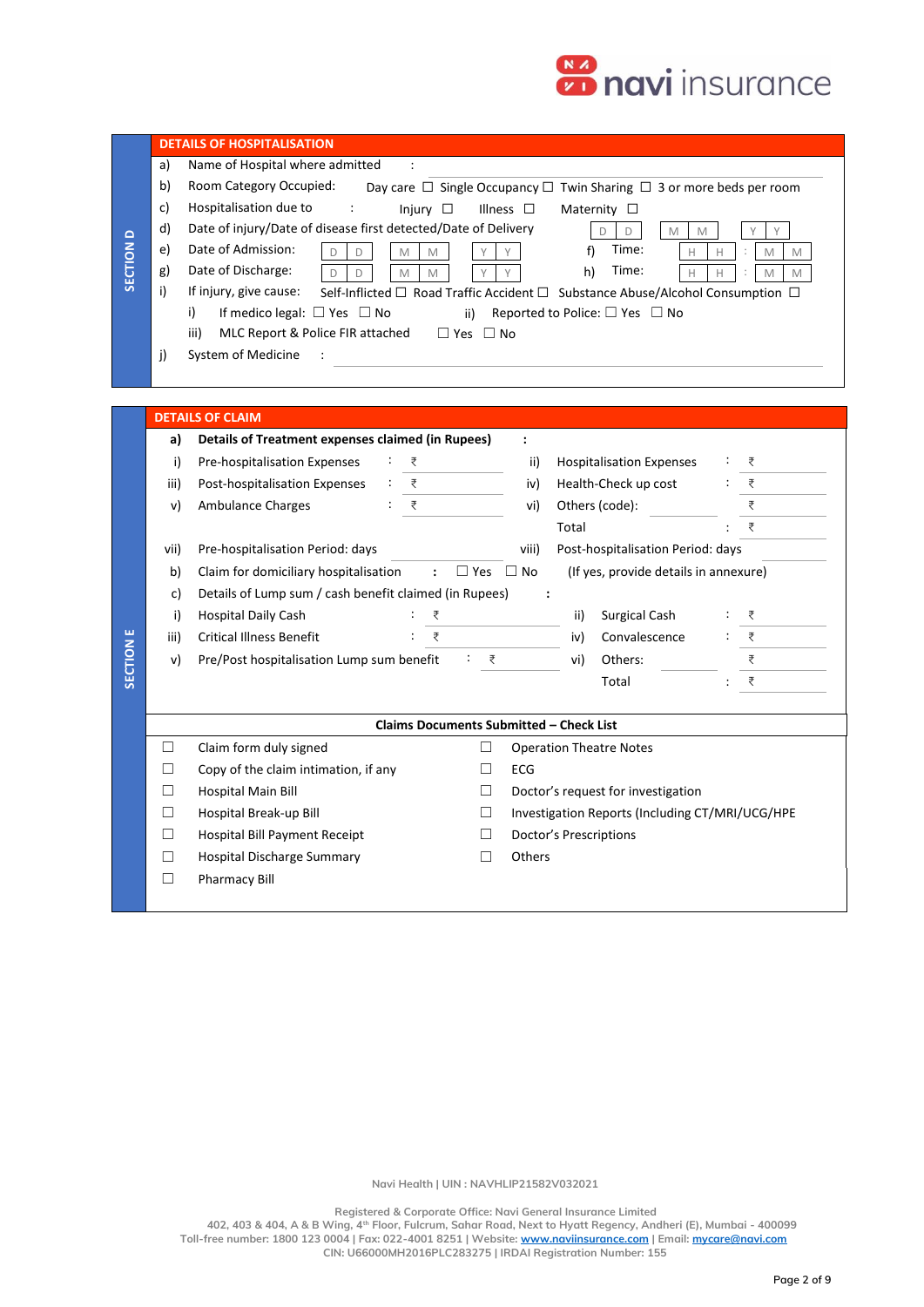

|         |                | <b>DETAILS OF BILLS ENCLOSED</b> |   |   |      |   |            |            |                  |                            |            |  |  |  |  |
|---------|----------------|----------------------------------|---|---|------|---|------------|------------|------------------|----------------------------|------------|--|--|--|--|
|         | Sl. No.        | Bill No.                         |   |   | Date |   |            |            | <b>Issued by</b> | <b>Towards</b>             | Amount (₹) |  |  |  |  |
|         | 1              |                                  | D |   | M    | M | $\sqrt{}$  | $\sqrt{ }$ |                  | Hospital main bill         |            |  |  |  |  |
|         | $\overline{2}$ |                                  | D |   | M    | M | $\sqrt{}$  | $\sqrt{ }$ |                  | Pre-hospitalisation bills  |            |  |  |  |  |
| u.      | 3              |                                  | D | D | M    | M | $\lambda$  | $\sqrt{}$  |                  | Post-hospitalisation bills |            |  |  |  |  |
|         | 4              |                                  | D |   | M    | M | $\sqrt{ }$ | $\sqrt{ }$ |                  | Pharmacy bills             |            |  |  |  |  |
| SECTION | 5              |                                  | D |   | M    | M | $\sqrt{ }$ | $\sqrt{ }$ |                  |                            |            |  |  |  |  |
|         | 6              |                                  | D |   | M    | M | $\sqrt{}$  | $\sqrt{ }$ |                  |                            |            |  |  |  |  |
|         | 7              |                                  | D |   | M    | M | $\sqrt{}$  | $\sqrt{ }$ |                  |                            |            |  |  |  |  |
|         | 8              |                                  | D |   | M    | M | $\sqrt{ }$ | $\sqrt{}$  |                  |                            |            |  |  |  |  |
|         | 9              |                                  | D |   | M    | M | $\sqrt{}$  | $\sqrt{}$  |                  |                            |            |  |  |  |  |
|         | 10             |                                  | D |   | M    | M | $\sqrt{}$  | $\sqrt{}$  |                  |                            |            |  |  |  |  |

|     | DETAILS OF PRIMARY INSURED'S BANK ACCOUNT, |                           |  |    |                       |  |  |  |  |  |  |  |
|-----|--------------------------------------------|---------------------------|--|----|-----------------------|--|--|--|--|--|--|--|
| ၊ ပ | а                                          | <b>PAN</b>                |  | b  | <b>Account Number</b> |  |  |  |  |  |  |  |
|     |                                            | Bank Name and Branch      |  |    |                       |  |  |  |  |  |  |  |
|     | d)                                         | Cheque/DD Payable details |  | e, | <b>IFSC Code</b>      |  |  |  |  |  |  |  |
|     |                                            |                           |  |    |                       |  |  |  |  |  |  |  |

# **DECLARATION BY THE INSURED**

**SECTION H** I hereby declare that the information furnished in the claim form is true and correct to the best of my knowledge and belief. If I have made any false or untrue statement, suppression or concealment of any material fact with respect to questions asked in relation to this claim, my right to claim reimbursement shall be forfeited. I also consent and authorise TPA/Insurance Company, to seek necessary medical information/documents from any hospital/Medical Practitioner who has attended on the Person against whom this claim is made. I hereby declare that I have included all the bills/receipts for the purpose of this claim and I will not be making any supplementary claim except the pre/post-hospitalisation claim, if any.

Date: D D M M Y Y Place: Signature of Insured

|    |                                                               | <b>GUIDANCE FOR FILLING CLAIM FORM - PART A (To be filled in by the insured)</b>                    |                                                                         |
|----|---------------------------------------------------------------|-----------------------------------------------------------------------------------------------------|-------------------------------------------------------------------------|
|    | <b>DATA ELEMENT</b>                                           | <b>DESCRIPTION</b>                                                                                  | <b>FORMAT</b>                                                           |
|    |                                                               | <b>SECTION A - DETAILS OF PRIMARY INSURED</b>                                                       |                                                                         |
| a) | Policy No.                                                    | Enter the policy number                                                                             | As allotted by the Insurance<br>Company                                 |
| b) | SI No./Certificate No.                                        | Enter the Social Insurance number or the<br>certificate number of social health insurance<br>scheme | As allotted by the organisation                                         |
| c) | Company TPA ID No.                                            | <b>Enter the TPA ID No.</b>                                                                         | License number as allocated by<br>IRDAI and printed in TPA<br>documents |
| d) | Name                                                          | Enter the full name of the policyholder                                                             | Surname, First name, middle<br>name                                     |
| e) | Address                                                       | Enter the full postal address                                                                       | Include Street, City and Pin Code                                       |
|    |                                                               | <b>SECTION B - DETAILS OF INSURANCE HISTORY</b>                                                     |                                                                         |
| a) | Currently covered by any other<br>Mediclaim/Health Insurance? | Indicate whether covered by another<br>Mediclaim / Health Insurance                                 | Tick Yes or No                                                          |
| b) | Date of commencement of first<br>Insurance without break      | Enter the date of commencement of first<br>Insurance                                                | Use dd-mm-yy format                                                     |
| c) | Company Name                                                  | Enter the full name of the Insurance Company                                                        | Name of the Organisation in full                                        |
|    | Policy No.                                                    | Enter the Policy Number                                                                             | As allotted by the Insurance<br>Company                                 |

**Navi Health | UIN : NAVHLIP21582V032021**

 **Registered & Corporate Office: Navi General Insurance Limited**

 **402, 403 & 404, A & B Wing, 4th Floor, Fulcrum, Sahar Road, Next to Hyatt Regency, Andheri (E), Mumbai - 400099 Toll-free number: 1800 123 0004 | Fax: 022-4001 8251 | Website[: www.naviinsurance.com](http://www.naviinsurance.com/) | Email[: mycare@navi.com](mailto:mycare@navi.com)**

 **CIN: U66000MH2016PLC283275 | IRDAI Registration Number: 155**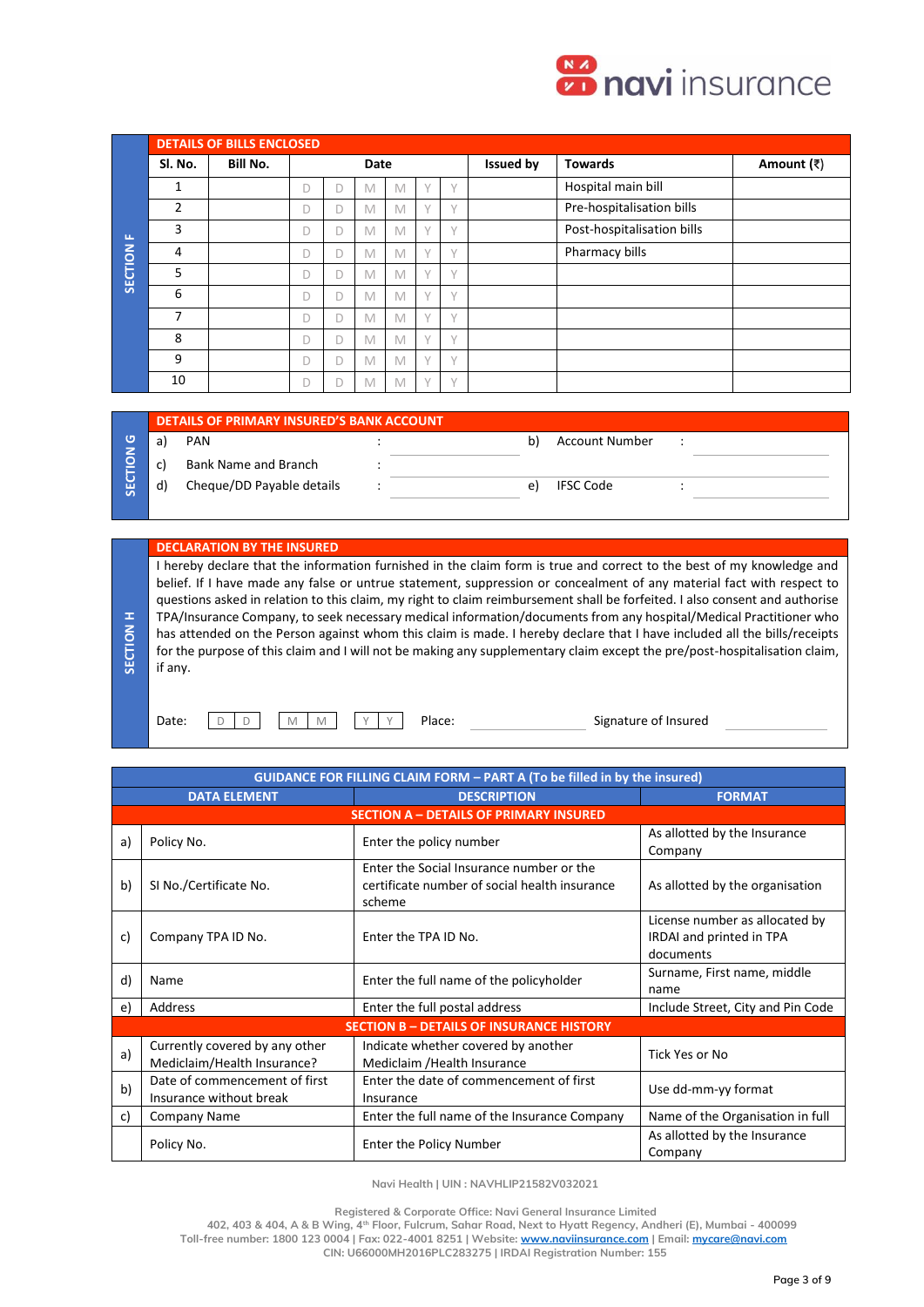

|    | Sum Insured                                                                              | Enter the total Sum Insured as per the Policy                                | In rupees                                           |  |  |  |  |  |  |  |
|----|------------------------------------------------------------------------------------------|------------------------------------------------------------------------------|-----------------------------------------------------|--|--|--|--|--|--|--|
| d) | Have you been hospitalised in the<br>last four years since inception of<br>the contract? | Indicate whether hospitalised in the last four<br>years                      | Tick Yes or No                                      |  |  |  |  |  |  |  |
|    | Date                                                                                     | Enter the date of hospitalisation                                            | Use mm-yy format                                    |  |  |  |  |  |  |  |
|    | Diagnosis                                                                                | Enter the diagnosis details                                                  | Open Text                                           |  |  |  |  |  |  |  |
| e) | Previously covered by any other<br>Mediclaim/Health Insurance?                           | Indicate whether previously covered by<br>another mediclaim/Health Insurance | Tick Yes or No                                      |  |  |  |  |  |  |  |
| f) | <b>Company Name</b>                                                                      | Enter the full name of the Insurance Company                                 | Name of the Organisation in full                    |  |  |  |  |  |  |  |
|    |                                                                                          | <b>SECTION C - DETAILS OF INSURED PERSON HOSPITALISED</b>                    |                                                     |  |  |  |  |  |  |  |
| a) | Name                                                                                     | Enter the full name of the patient                                           | Surname, First Name, Middle<br>Name                 |  |  |  |  |  |  |  |
| b) | Gender                                                                                   | Indicate Gender of the patient                                               | <b>Tick Male or Female</b>                          |  |  |  |  |  |  |  |
| c) | Age                                                                                      | Enter age of the patient                                                     | Number of years and months                          |  |  |  |  |  |  |  |
| d) | Date of Birth                                                                            | Enter Date of Birth of patient                                               | Use dd-mm-yy format                                 |  |  |  |  |  |  |  |
| e) | Relation with Primary Insured                                                            | Indicate relation of patient with policyholder                               | Tick the right option, if others,<br>please specify |  |  |  |  |  |  |  |
| f) | Occupation                                                                               | Indicate occupation of patient                                               | Tick the right option, if others,<br>please specify |  |  |  |  |  |  |  |
| g) | Address                                                                                  | Enter the full postal address                                                | Include Street, City and Pin Code                   |  |  |  |  |  |  |  |
| h) | Phone No.                                                                                | Enter the phone number of the patient                                        | Include STD code with telephone<br>number           |  |  |  |  |  |  |  |
| i) | E-mail ID                                                                                | Enter e-mail address of the patient                                          | Complete e-mail address                             |  |  |  |  |  |  |  |
|    | <b>SECTION D - DETAILS OF HOSPITALISATION</b>                                            |                                                                              |                                                     |  |  |  |  |  |  |  |
| a) | Name of Hospital where admitted                                                          | Enter the name of Hospital                                                   | Name of Hospital in full                            |  |  |  |  |  |  |  |
| b) | Room category occupied                                                                   | Indicate the room category occupied                                          | Tick the right option                               |  |  |  |  |  |  |  |
| c) | Hospitalisation due to                                                                   | Indicate reason of hospitalisation                                           | Tick the right option                               |  |  |  |  |  |  |  |
| d) | Date of injury/Date of Disease<br>first detected/Date of Delivery                        | Enter the relevant date                                                      | Use dd-mm-yy format                                 |  |  |  |  |  |  |  |
| e) | Date of admission                                                                        | Enter date of admission                                                      | Use dd-mm-yy format                                 |  |  |  |  |  |  |  |
| f) | Time                                                                                     | Enter time of admission                                                      | Use hh-mm format                                    |  |  |  |  |  |  |  |
| g) | Date of Discharge                                                                        | Enter date of discharge                                                      | Use dd-mm-yy format                                 |  |  |  |  |  |  |  |
| h) | Time                                                                                     | Enter time of discharge                                                      | Use hh-mm format                                    |  |  |  |  |  |  |  |
| i) | If injury give cause                                                                     | Indicate cause of injury                                                     | Tick the right option                               |  |  |  |  |  |  |  |
|    | If Medico legal                                                                          | Indicate whether injury is medico legal                                      | Tick Yes or No                                      |  |  |  |  |  |  |  |
|    | Reported to Police                                                                       | Indicate whether police report was filed                                     | Tick Yes or No                                      |  |  |  |  |  |  |  |
|    | MLC report & Police FIR attached                                                         | Indicate whether MLC report and Police FIR<br>attached                       | Tick Yes or No                                      |  |  |  |  |  |  |  |
| j) | System of Medicine                                                                       | Enter the system of medicine followed in<br>treating the patient             | Open Text                                           |  |  |  |  |  |  |  |
|    |                                                                                          | <b>SECTION E - DETAILS OF CLAIM</b>                                          |                                                     |  |  |  |  |  |  |  |
| a) | Details of treatment expenses                                                            | Enter the amount claimed as treatment<br>expenses                            | In rupees (Do not enter paise<br>values)            |  |  |  |  |  |  |  |
| b) | Claim for Domiciliary<br>Hospitalisation                                                 | Indicate whether claim is for domiciliary<br>hospitalisation                 | Tick Yes or No                                      |  |  |  |  |  |  |  |
| c) | Details of Lump sum/Cash benefit<br>claimed                                              | Enter the amount claimed as lump sum/cash<br>benefit                         | In rupees (Do not enter paise<br>values)            |  |  |  |  |  |  |  |
| d) | Claim documents Submitted-<br>Check List                                                 | Indicate which supporting documents are<br>submitted                         | Tick the right option                               |  |  |  |  |  |  |  |
|    |                                                                                          | <b>SECTION F - DETAILS OF BILLS ENCLOSED</b>                                 |                                                     |  |  |  |  |  |  |  |
|    | Indicate which bills are enclosed with the amount in rupees                              |                                                                              |                                                     |  |  |  |  |  |  |  |
|    |                                                                                          | <b>SECTION I- DETAILS OF PRIMARY INSURED'S BANK ACCOUNT</b>                  |                                                     |  |  |  |  |  |  |  |
| a) | <b>PAN</b>                                                                               | Enter the Permanent Account Number                                           | As allocated by the income tax<br>department        |  |  |  |  |  |  |  |
| b) | <b>Account Number</b>                                                                    | Enter the Bank Account Number                                                | As allotted by the Bank                             |  |  |  |  |  |  |  |

 **Registered & Corporate Office: Navi General Insurance Limited**

 **402, 403 & 404, A & B Wing, 4th Floor, Fulcrum, Sahar Road, Next to Hyatt Regency, Andheri (E), Mumbai - 400099 Toll-free number: 1800 123 0004 | Fax: 022-4001 8251 | Website[: www.naviinsurance.com](http://www.naviinsurance.com/) | Email[: mycare@navi.com](mailto:mycare@navi.com)**

 **CIN: U66000MH2016PLC283275 | IRDAI Registration Number: 155**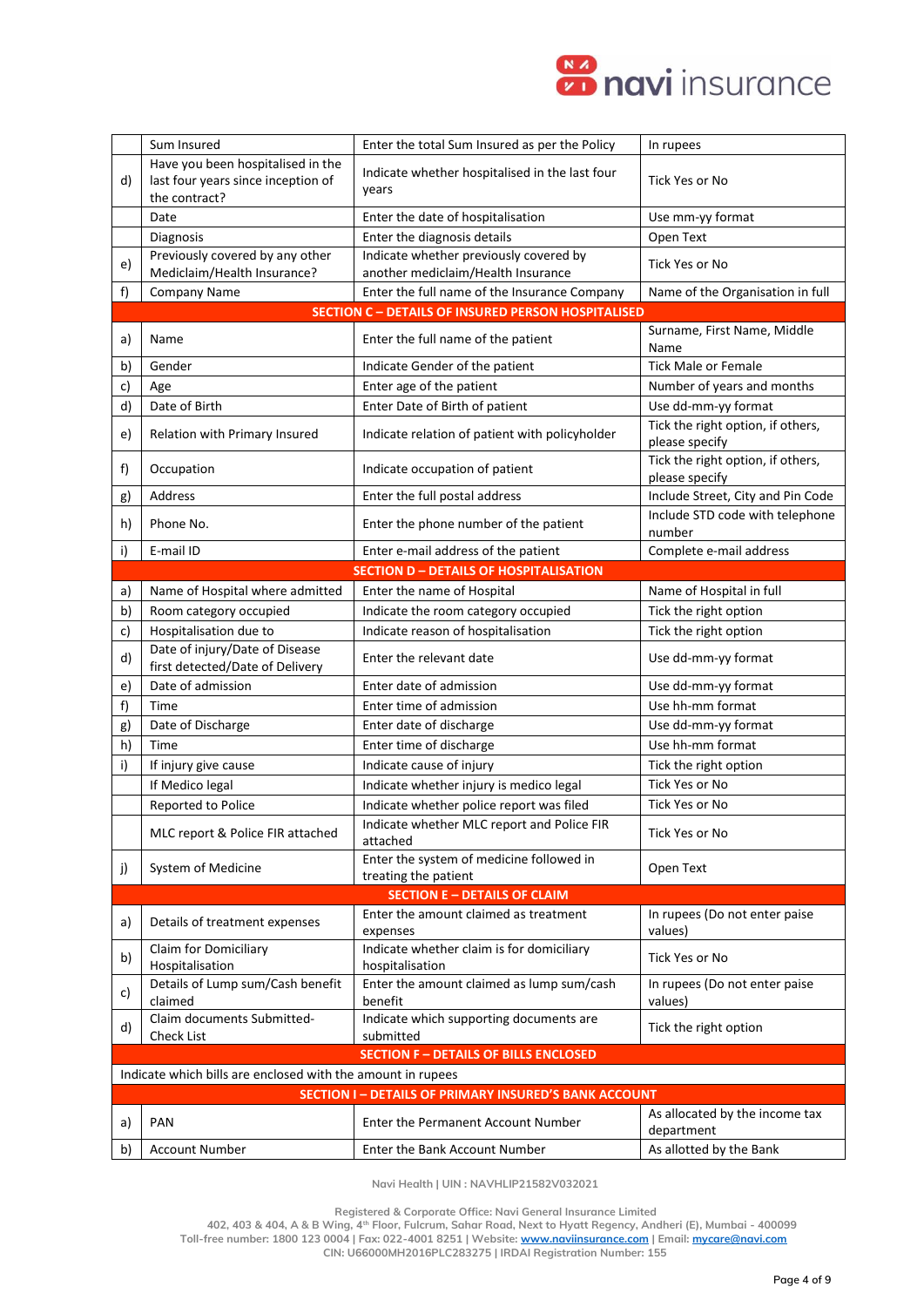

|    | Bank Name and Branch                          | Enter the Bank name along with the Branch                                                     | Name of the Bank in full                        |  |  |  |  |  |  |
|----|-----------------------------------------------|-----------------------------------------------------------------------------------------------|-------------------------------------------------|--|--|--|--|--|--|
| d) | Cheque/DD Payable Details                     | Enter the name of the beneficiary the<br>cheque/DD should be made out to                      | Name of the individual<br>/organisation in full |  |  |  |  |  |  |
|    | <b>IFSC Code</b>                              | Enter the IFSC Code of the Bank Branch                                                        | IFSC code of the bank branch in<br>full         |  |  |  |  |  |  |
|    | <b>SECTION J - DECLARATION BY THE INSURED</b> |                                                                                               |                                                 |  |  |  |  |  |  |
|    |                                               | Read declaration carefully and mention date (in dd-mm-yy format), place (open text) and sign. |                                                 |  |  |  |  |  |  |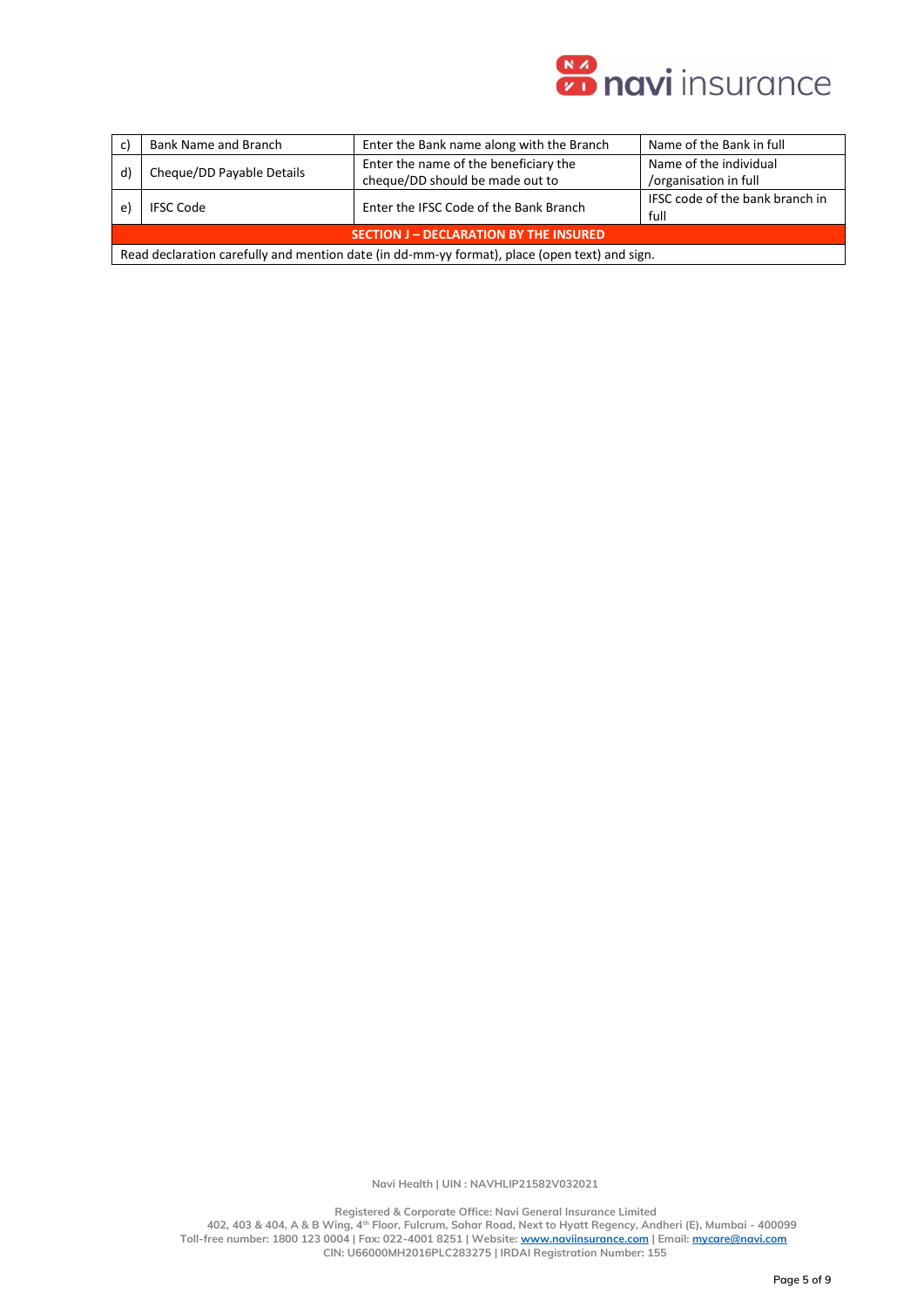

# **CLAIM FORM – PART B**

# **TO BE FILLED IN BY THE HOSPITAL (in block letters)**

#### **The issue of this Form is not to be taken as an admission of liability**

**Please include the original pre authorisation request form in lieu of PART A**

|                          |              | <b>DETAILS OF HOSPITAL</b>       |   |                 |                     |                                  |
|--------------------------|--------------|----------------------------------|---|-----------------|---------------------|----------------------------------|
|                          | a)           | Name of the Hospital             |   |                 |                     |                                  |
|                          | $\mathbf{b}$ | Hospital ID                      |   |                 |                     |                                  |
| <u>ିବ</u><br><b>SECT</b> |              | Type of Hospital                 |   | Network: $\Box$ | Non Network: $\Box$ | (If non network, fill section E) |
|                          | ď            | Name of the treating doctor      | ٠ |                 |                     |                                  |
|                          | e)           | Qualification                    |   |                 |                     |                                  |
|                          | f)           | Registration No. with state code |   |                 | g)                  | Phone No.<br>$\ddot{\cdot}$      |

# **DETAILS OF THE PATIENT ADMITTED**

|              | a)      | Name of the Patient                       |                      |                                                                                             |                      |            |                 |             |                     |               |  |
|--------------|---------|-------------------------------------------|----------------------|---------------------------------------------------------------------------------------------|----------------------|------------|-----------------|-------------|---------------------|---------------|--|
|              | b)      | IP Registration Number                    | $\ddot{\phantom{a}}$ |                                                                                             |                      | c)         | Gender          | Male $\Box$ |                     | Female $\Box$ |  |
|              | d)      | Age                                       |                      | Years                                                                                       | <b>Months</b>        |            | M<br>M          |             |                     |               |  |
|              | e)      | Date of Birth                             | ٠<br>$\bullet$       | D                                                                                           | M<br>M               |            |                 |             |                     |               |  |
| $\mathbf{m}$ | f)      | Date of Admission<br>$\ddot{\phantom{a}}$ |                      | D                                                                                           | M<br>M               |            | g)              | Time:       | H<br>H              | ÷<br>M<br>M   |  |
| SECTION      | h)      | Date of Discharge<br>$\cdot$<br>$\cdot$   |                      | D.                                                                                          | M<br>M               | $\sqrt{ }$ | i)              | Time:       | Н<br>Н              | M<br>M        |  |
|              | j)      | Type of Admission                         | ÷                    | Emergency                                                                                   | Planned<br>⊔         | $\Box$     | Day Care $\Box$ |             | Maternity $\square$ |               |  |
|              | k)      | If Maternity                              |                      | Date of Delivery                                                                            | ٠<br>$\cdot$         |            | $\Box$          | M<br>M      | $\vee$              |               |  |
|              |         |                                           |                      | Gravida Status                                                                              | $\ddot{\phantom{a}}$ |            |                 |             |                     |               |  |
|              | $\vert$ | Status at time of Discharge               |                      | Discharge to another hospital $\Box$<br>Discharge to home $\square$<br>Deceased $\Box$<br>÷ |                      |            |                 |             |                     |               |  |
|              | m)      | Total claimed amount                      |                      |                                                                                             |                      |            |                 |             |                     |               |  |
|              |         |                                           |                      |                                                                                             |                      |            |                 |             |                     |               |  |

|           |      | <b>DETAILS OF AILMENT DIAGNOSED (PRIMARY)</b> |              |             |
|-----------|------|-----------------------------------------------|--------------|-------------|
|           | a)   |                                               | ICD 10 Codes | Description |
|           | i.   | <b>Primary Diagnosis</b>                      |              |             |
|           |      |                                               |              |             |
|           | ii.  | <b>Additional Diagnosis</b>                   |              |             |
|           | iii. | Co-morbidities                                |              |             |
| SECTION C | iv.  | Co-morbidities                                |              |             |
|           | b)   |                                               | ICD 10 PCS   | Description |
|           | i.   | Procedure 1                                   |              |             |
|           | ii.  | Procedure 2                                   |              |             |
|           | iii. | Procedure 3                                   |              |             |
|           | iv.  | <b>Details of Procedure</b>                   |              |             |

**Navi Health | UIN : NAVHLIP21582V032021**

 **Registered & Corporate Office: Navi General Insurance Limited**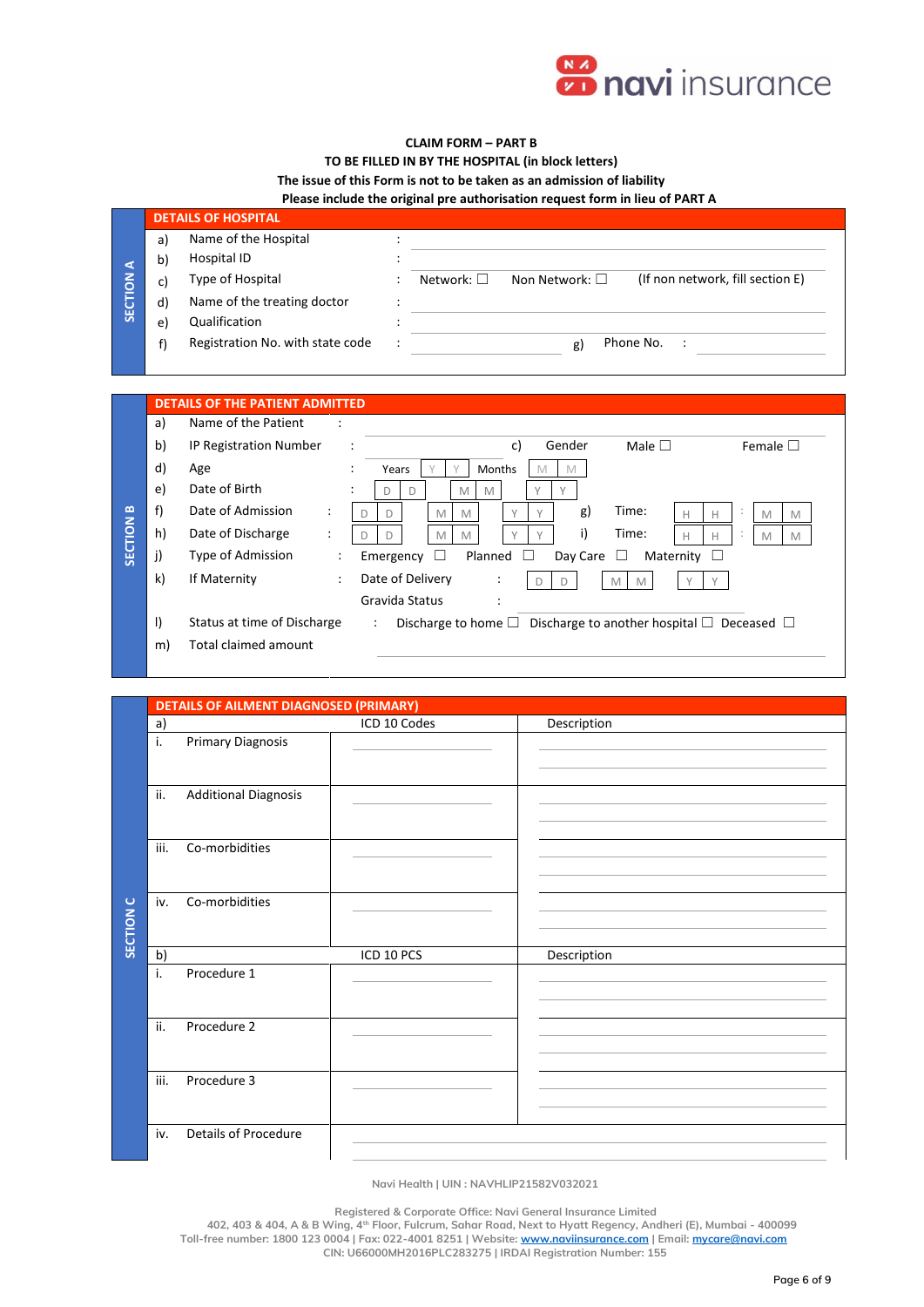

| c)   | $\Box$ Yes $\Box$ No<br>Pre-authorisation obtained<br>d)<br>Pre-authorisation number<br>If authorisation by network hospital not obtained.    |
|------|-----------------------------------------------------------------------------------------------------------------------------------------------|
| e)   | give reason                                                                                                                                   |
| f)   | Hospitalisation due to injury<br>$\Box$ Yes $\Box$ No                                                                                         |
| i.   | If yes, give cause Self-inflicted $\Box$ Road Traffic Accident $\Box$ Substance abuse/alcohol consumption $\Box$                              |
| ii.  | If injury due to Substance abuse/alcohol consumption, test<br>$\Box$ Yes $\Box$ No (if yes, attach<br>conducted to establish this<br>reports) |
| iii. | If Medico legal<br>Reported to Police<br>$\therefore$ $\Box$ Yes $\Box$ No<br>$\Box$ Yes<br>$\Box$ No<br>iv.                                  |
| v.   | FIR No.                                                                                                                                       |
| vi.  | If not reported to Police give reason<br>$\ddot{\cdot}$                                                                                       |

|         |        | <b>CLAIM DOCUMENTS SUBMITTED - CHECK LIST</b>     |                                            |
|---------|--------|---------------------------------------------------|--------------------------------------------|
|         |        | Claim form duly signed                            | Investigation reports                      |
|         | لــ    | Original Pre-authorisation request                | CT/MRI/USG/HPE investigation reports       |
| $\Box$  | $\Box$ | Copy of the Pre-authorisation approval letter     | Doctor's reference slip for investigation  |
|         | ↵      | <b>Hospital Discharge Summary</b>                 | ECG                                        |
| SECTION |        | <b>Operation Theatre Notes</b>                    | <b>Pharmacy Bills</b>                      |
|         |        | Hospital main bill                                | MLC reports and Police FIR                 |
|         | O      | Copy of the photo ID card of the patient verified | Original death summary from hospital where |
|         |        | by Hospital                                       | applicable                                 |
|         |        | Hospital break-up bill                            | Any other, please specify                  |

E<br>Z **ADDITIONAL DETAILS IN CASE OF NON NETWORK HOPITAL (ONLY FILL IN CASE OF NON NETWORK HOSPITAL)** a) Address : City in the set of the set of the State of the State of the State of the State of the State of the State of the State of the State of the State of the State of the State of the State of the State of the State of the State Pin Code :  $\overline{\qquad \qquad}$  b) Phone No.

| $\overline{\phantom{0}}$ |      |                                      |             |                          |     |                           |  |
|--------------------------|------|--------------------------------------|-------------|--------------------------|-----|---------------------------|--|
| SEC                      |      | Registration No. with state code     |             | d)                       |     | <b>Hospital PAN</b>       |  |
|                          | e)   | Number of inpatient beds             |             |                          |     |                           |  |
|                          |      | Facilities available in the Hospital | $\cdots$ i. | OT: $\Box$ Yes $\Box$ No | ii. | $ICU: \Box$ Yes $\Box$ No |  |
|                          | iii. | <b>Others</b>                        |             |                          |     |                           |  |
|                          |      |                                      |             |                          |     |                           |  |

|                 | <b>DECLARATION BY THE HOSPITAL</b>                                                                                         |                                                                                                                        |   |   |  |  |                                      |  |  |  |  |
|-----------------|----------------------------------------------------------------------------------------------------------------------------|------------------------------------------------------------------------------------------------------------------------|---|---|--|--|--------------------------------------|--|--|--|--|
| <b>LL</b>       |                                                                                                                            | We hereby declare that the information furnished in the claim form is true and correct to the best of my knowledge and |   |   |  |  |                                      |  |  |  |  |
|                 | belief. If we have made any false or untrue statement, suppression or concealment of any material fact, our right to claim |                                                                                                                        |   |   |  |  |                                      |  |  |  |  |
| z               | under this claim shall be forfeited.                                                                                       |                                                                                                                        |   |   |  |  |                                      |  |  |  |  |
| ∘<br><b>SEC</b> | Date:                                                                                                                      |                                                                                                                        | M | M |  |  | Place                                |  |  |  |  |
|                 |                                                                                                                            |                                                                                                                        |   |   |  |  |                                      |  |  |  |  |
|                 |                                                                                                                            |                                                                                                                        |   |   |  |  | Treating Doctor's Signature and Seal |  |  |  |  |
|                 |                                                                                                                            |                                                                                                                        |   |   |  |  | of the Hospital Authority            |  |  |  |  |
|                 |                                                                                                                            |                                                                                                                        |   |   |  |  |                                      |  |  |  |  |

**Navi Health | UIN : NAVHLIP21582V032021**

 **Registered & Corporate Office: Navi General Insurance Limited**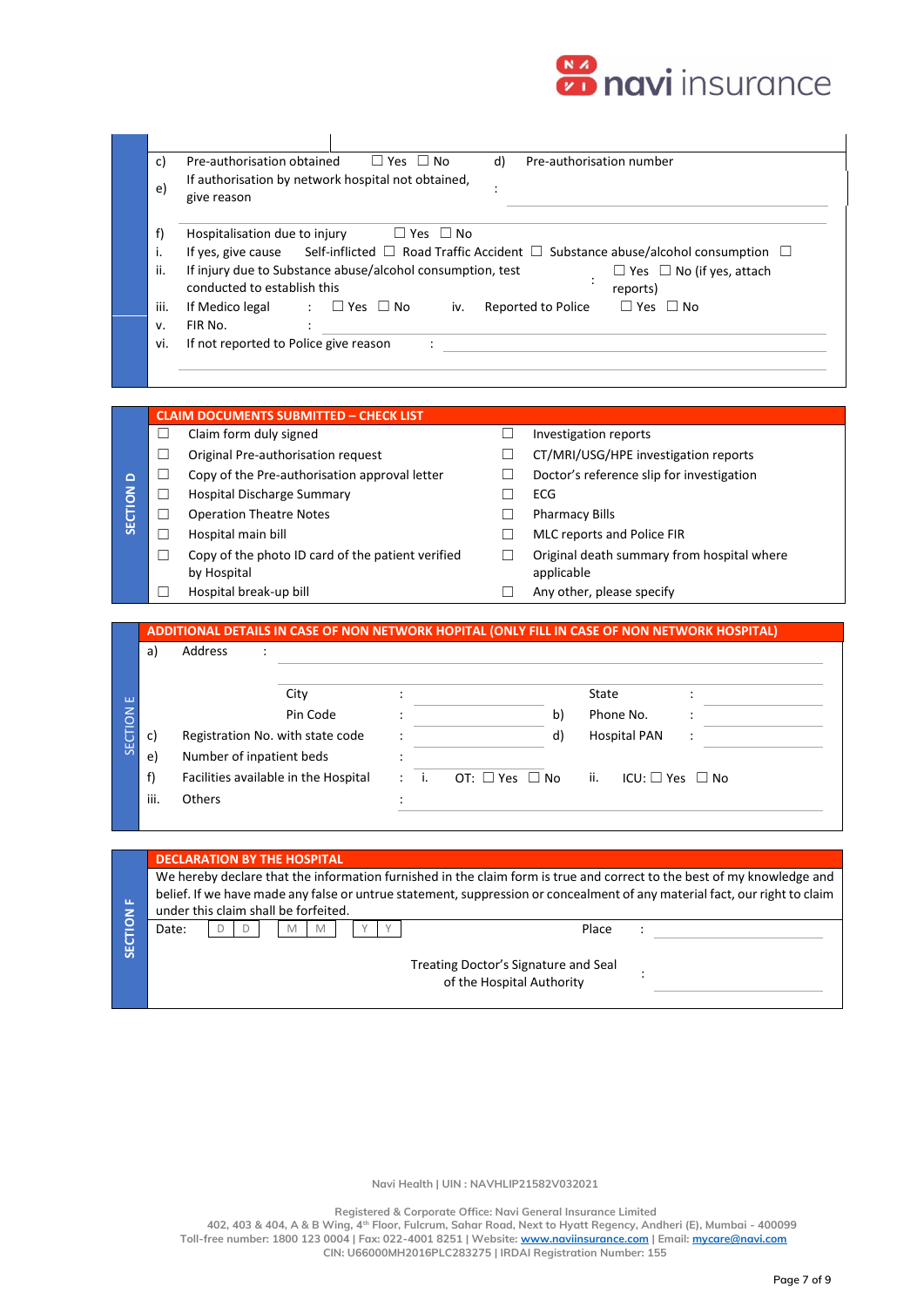

| <b>GUIDANCE FOR FILLING CLAIM FORM - PART B (To be filled in by the hospital)</b> |                                                                   |                                                                          |                                                 |  |  |  |  |  |
|-----------------------------------------------------------------------------------|-------------------------------------------------------------------|--------------------------------------------------------------------------|-------------------------------------------------|--|--|--|--|--|
|                                                                                   | <b>DATA ELEMENT</b>                                               | <b>DESCRIPTION</b>                                                       | <b>FORMAT</b>                                   |  |  |  |  |  |
| <b>SECTION A - DETAILS OF HOSPITAL</b>                                            |                                                                   |                                                                          |                                                 |  |  |  |  |  |
| a)                                                                                | Name of the hospital                                              | Enter the name of hospital                                               | Name of the hospital in full                    |  |  |  |  |  |
| b)                                                                                | Hospital ID                                                       | Enter ID number of the hospital                                          | As allocated by the TPA                         |  |  |  |  |  |
| c)                                                                                | Type of Hospital                                                  | Indicate whether in network or non network<br>hospital                   | Tick the right option                           |  |  |  |  |  |
| d)                                                                                | Name of treating doctor                                           | Enter the name of the treating doctor                                    | Name of doctor in full                          |  |  |  |  |  |
| e)                                                                                | Qualification                                                     | Enter the qualification of the treating doctor                           | Abbreviations of educational<br>qualifications  |  |  |  |  |  |
| f)                                                                                | Registration No. with State code                                  | Enter the registration number of the doctor<br>along with the state code | As allocated by the Medical<br>Council of India |  |  |  |  |  |
| g)                                                                                | Phone No.                                                         | Enter the phone number of the doctor                                     | Include STD code with<br>telephone number       |  |  |  |  |  |
|                                                                                   |                                                                   | <b>SECTION B - DETAILS OF THE PATIENT ADMITTED</b>                       |                                                 |  |  |  |  |  |
| a)                                                                                | Name of the Patient                                               | Enter the name of patient                                                | Name of patient in full                         |  |  |  |  |  |
| b)                                                                                | IP registration Number                                            | Enter insurance provider registration number                             | As allotted by the insurance<br>provider        |  |  |  |  |  |
| c)                                                                                | Gender                                                            | Indicate gender of the patient                                           | <b>Tick Male or Female</b>                      |  |  |  |  |  |
| d)                                                                                | Age                                                               | Enter age of the patient                                                 | Number of years ans months                      |  |  |  |  |  |
| e)                                                                                | Date of Birth                                                     | Enter date of birth                                                      | Use dd-mm-yy format                             |  |  |  |  |  |
| f)                                                                                | Date of Admission                                                 | Enter date of admission                                                  | Use dd-mm-yy format                             |  |  |  |  |  |
| g)                                                                                | Time                                                              | Enter time of admission                                                  | Use hh:mm format                                |  |  |  |  |  |
| h)                                                                                | Date of Discharge                                                 | Enter date of discharge                                                  | Use dd-mm-yy format                             |  |  |  |  |  |
| i)                                                                                | Time                                                              | Enter time of discharge                                                  | Use hh:mm format                                |  |  |  |  |  |
| j)                                                                                | Type of Admission                                                 | Indicate type of admission of patient                                    | Tick the right option                           |  |  |  |  |  |
| k)                                                                                | If Maternity                                                      |                                                                          |                                                 |  |  |  |  |  |
|                                                                                   | Date of Delivery<br>i.                                            | Enter date of delivery if maternity                                      | Use dd-mm-yy format                             |  |  |  |  |  |
|                                                                                   | Gravida<br>ii.                                                    | Enter gravida status if maternity                                        | Use standard format                             |  |  |  |  |  |
| $\vert$                                                                           | Status at time of discharge                                       | Indicate status of patient at time of discharge                          | Tick the right option                           |  |  |  |  |  |
| m)                                                                                | <b>Total Claimed Amount</b>                                       | Indicate the total claimed amount                                        | In rupees (Do not enter paise<br>values)        |  |  |  |  |  |
|                                                                                   |                                                                   | <b>SECTION C - DETAILS OF INSURED PERSON HOSPITALISED</b>                |                                                 |  |  |  |  |  |
| a)                                                                                | ICD 10 Code                                                       |                                                                          |                                                 |  |  |  |  |  |
|                                                                                   | <b>Primary Diagnosis</b>                                          | Enter the ICD 10 Code and description of the<br>primary diagnosis        | Standard Format and Open<br>text                |  |  |  |  |  |
|                                                                                   | <b>Additional Diagnosis</b>                                       | Enter the ICD 10 Code and description of the<br>additional diagnosis     | Standard Format and Open<br>text                |  |  |  |  |  |
|                                                                                   | Co-morbidities                                                    | Enter the ICD 10 Code and description of the<br>Co-morbidities           | Standard Format and Open<br>text                |  |  |  |  |  |
| b)                                                                                | ICD 10 PCS                                                        |                                                                          |                                                 |  |  |  |  |  |
|                                                                                   | Procedure 1                                                       | Enter the ICD 10 Code and description of the<br>first procedure          | Standard Format and Open<br>text                |  |  |  |  |  |
|                                                                                   | Procedure 2                                                       | Enter the ICD 10 Code and description of the<br>second procedure         | Standard Format and Open<br>text                |  |  |  |  |  |
|                                                                                   | Procedure 3                                                       | Enter the ICD 10 Code and description of the<br>third procedure          | Standard Format and Open<br>text                |  |  |  |  |  |
|                                                                                   | Details of Procedure                                              | Enter the details of the procedure                                       | Open text                                       |  |  |  |  |  |
| c)                                                                                | Pre-authorisation obtained                                        | Indicate whether pre-authorisation obtained                              | Tick Yes or No                                  |  |  |  |  |  |
| d)                                                                                | Pre-authorisation Number                                          | Enter pre-authorisation number                                           | As allotted by TPA                              |  |  |  |  |  |
| e)                                                                                | If authorisation by network<br>hospital not obtained, give reason | Enter reason for not obtaining pre-<br>authorisation number              | Open text                                       |  |  |  |  |  |
| f)                                                                                | Hospitalisation due to injury                                     | Indicate if hospitalisation is due to injury                             | Tick Yes or No                                  |  |  |  |  |  |
|                                                                                   | Cause                                                             | Indicate cause of injury                                                 | Tick the right option                           |  |  |  |  |  |

 **Registered & Corporate Office: Navi General Insurance Limited**